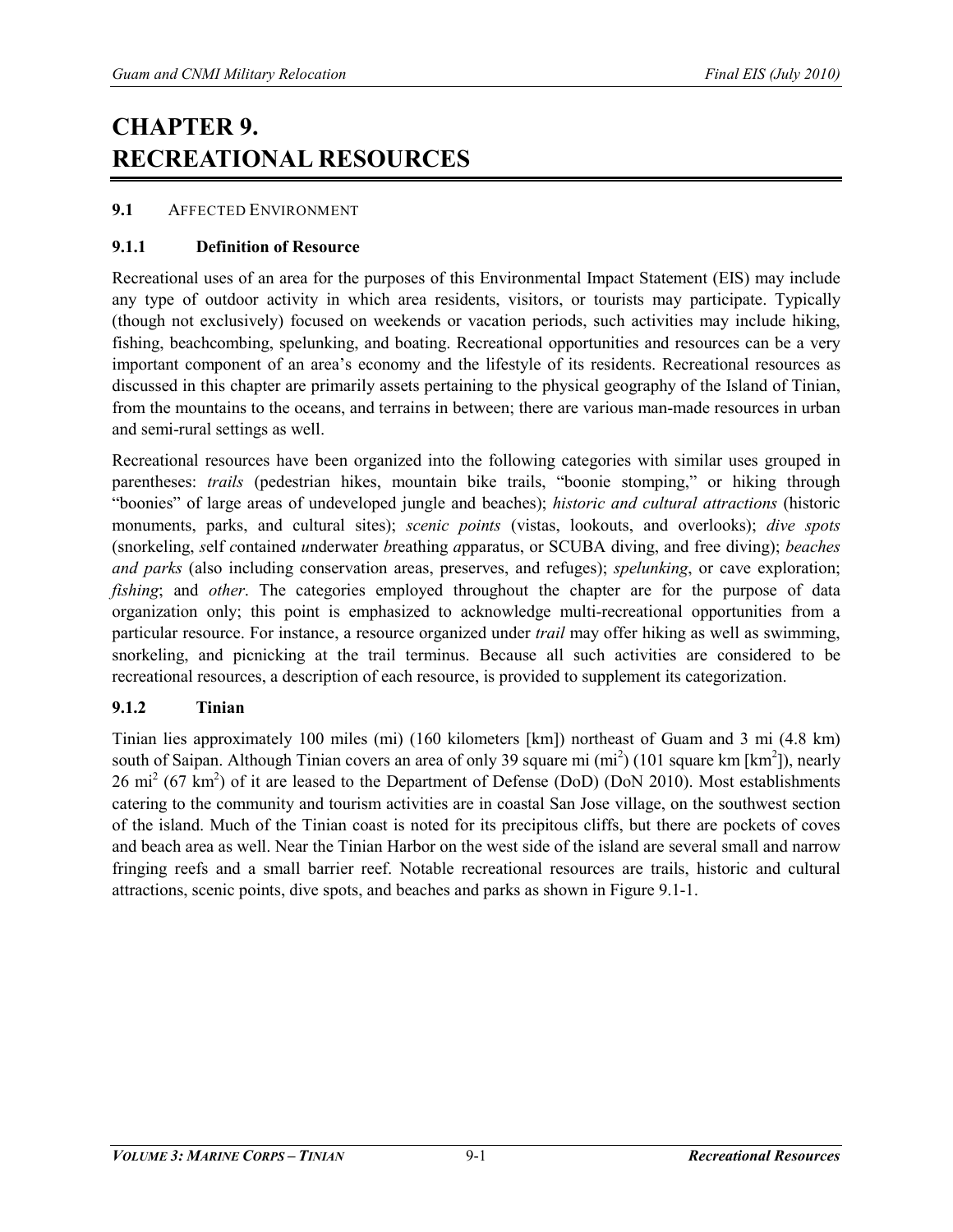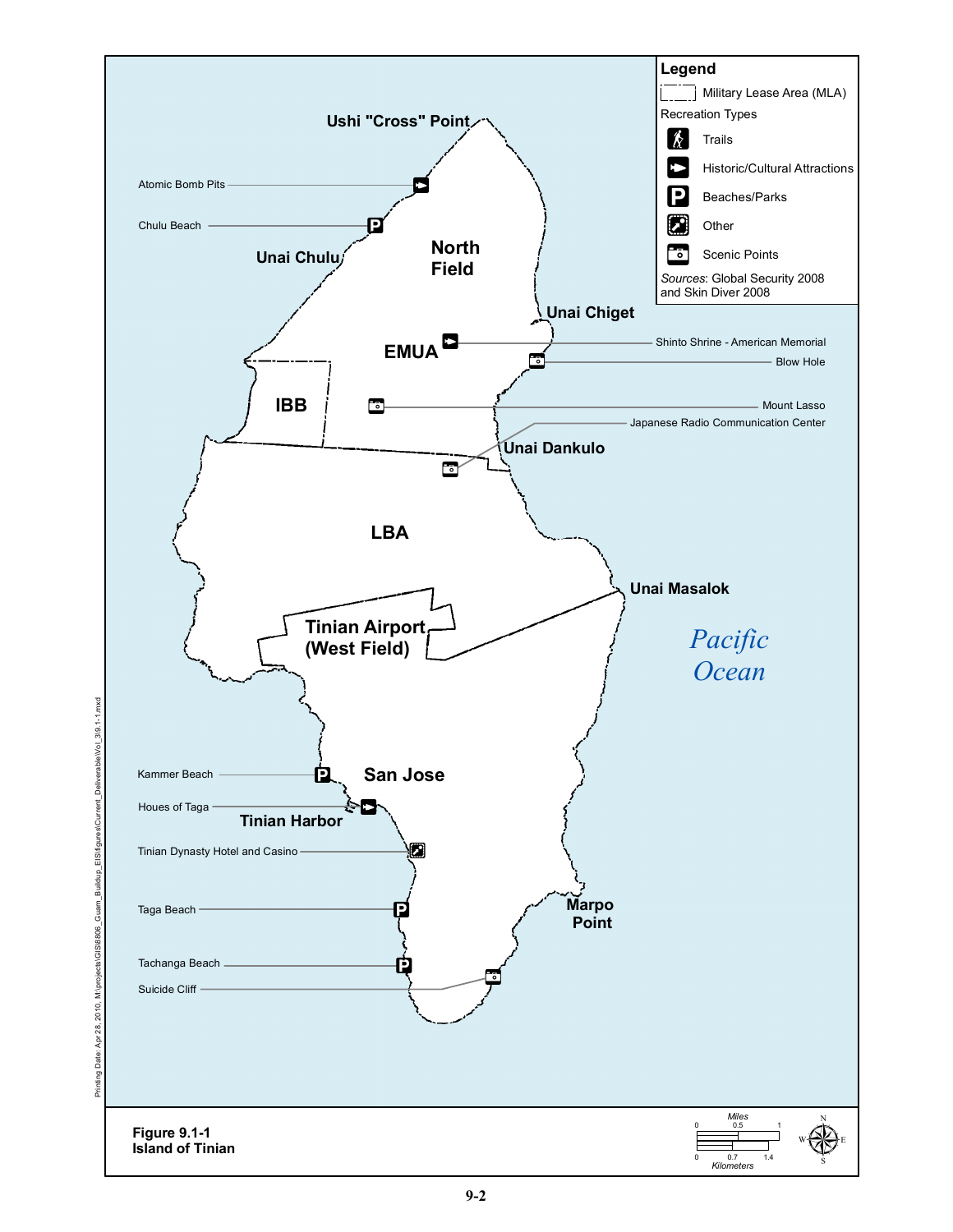## 9.1.2.1 North

## Trails

## *Ushi Field-North Field Trail*

This is an interpretive trail that identifies 14 points of interest from World War II. The Seabees and Marines constructed six air strips on the island, four of them on North Field. Each had an alphabetical designation—A (Able), B (Baker), C (Charlie), and D (Dog). Able is at the northernmost location and was where the Enola Gay took off to drop the atomic bomb on Hiroshima, Japan, on 6 August 1945, and Bock's Car took off to drop the bomb on Nagasaki, Japan, on August 9, 1945. Before the U.S. took control of Tinian, the Japanese had an airfield in northern Tinian named Ushi Field. Two B-29 airstrips and a third airstrip for smaller aircraft were built by the Seabees further south, near the Japanese Kahit Airfield. These were named West Field and the smaller runway is still in use as a civilian airport. Also present are World War II Japanese fortification features such as a bunker, naval battery, command post, and the Bomb Assembly Building.

#### Scenic Point

*Mount Lasso Lookout* 

Situated south of North Field, Mount Lasso is a frequently visited lookout point.

Historic and Cultural Attractions

*Shinto Shrine* 

Situated in the North Field, the site marks the sole Shinto Shrine in the Marianas.

Beaches and Parks

*Chulu Beach* 

Chulu Beach is located on the northwestern shore of Tinian.

9.1.2.2 Central

Beaches and Parks

#### *Unai Dankulo (Long Beach)*

Situated on the east coast, Unai Dankulo is the largest beach on Tinian and has a continuous reef crest across the entire run of the beach. Unai Dankulo comprises at least 10 beaches over a distance of 4,921 feet (ft) (1.5 km).

#### *Unai Masalok*

Unai Masalok is comprised of three beaches over a distance of 1,640 ft (0.5 km).

9.1.2.3 South

Historic and Cultural Attractions

#### *Ruins of House of Taga*

The House belonging to Taga, ancient Chamorro Chief, in San Jose village, contains the tallest set of latte stones that were actually used by the ancient Chamorros. The stones are quarried limestone, each approximately 20 ft (6 meters [m]) in length. Of the 12 large latte structures, only one remains standing.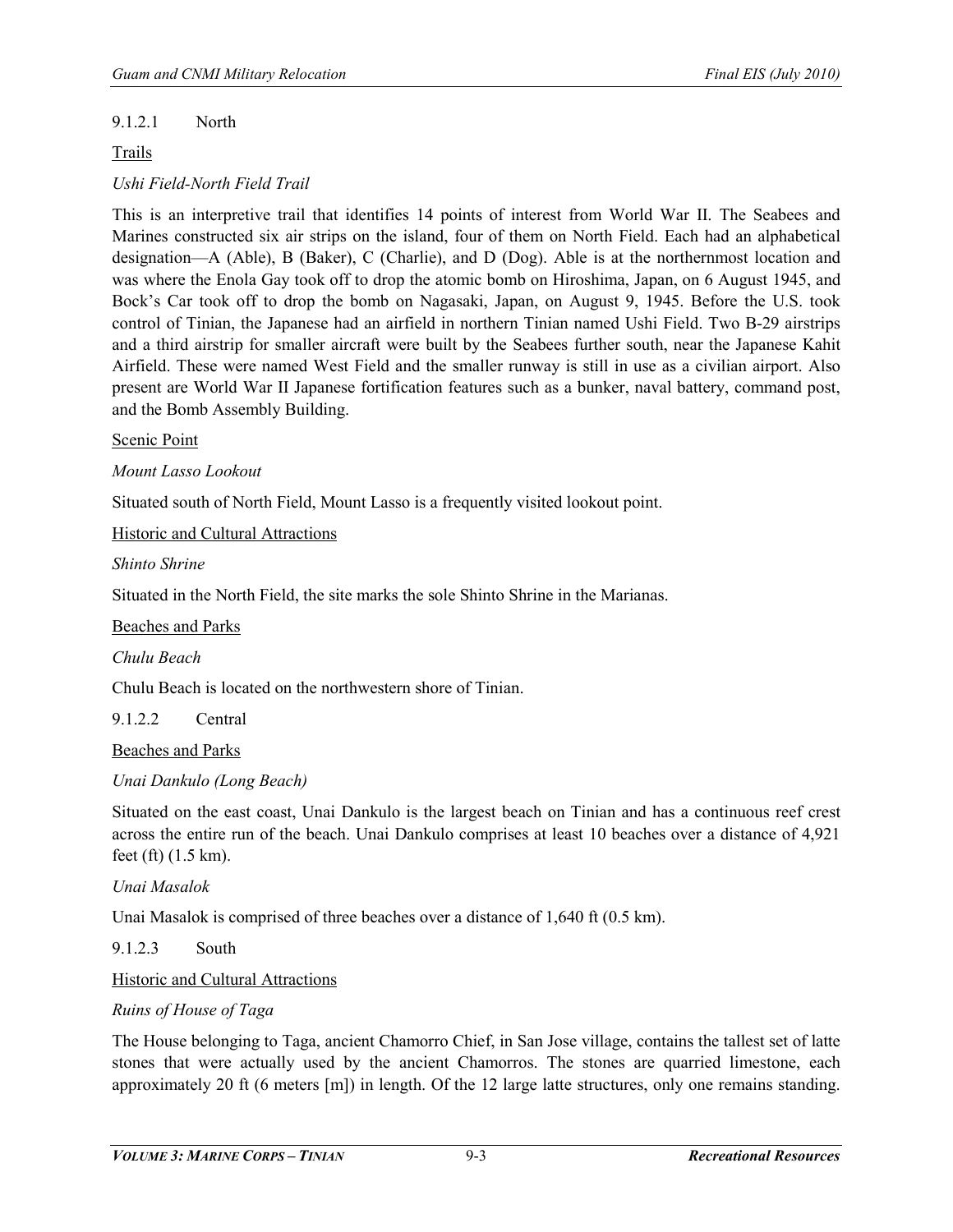According to a local legend, when the last stone falls, Chief Taga would return to Tinian (The House of the Ancient Chamorro Chief Taga 2008).

## Beaches and Parks

## *Taga Beach*

Taga Beach is located on the south end of Tinian. Adjacent to the beach are picnic facilities, parking, and a place to rent scooters.

#### *Tachogna*

Situated adjacent to Taga Beach, Tachogna Beach spans for several blocks. Activities available include snorkeling, SCUBA diving, jet skiing, and various other marine activities.

#### *Kammer Beach*

Kammer Beach is located near San Jose village.

#### **9.2** ENVIRONMENTAL CONSEQUENCES

#### **9.2.1 Approach to Analysis**

## 9.2.1.1 Methodology

Information on recreational resources on Tinian and public access were collected through stakeholder meetings in April 2007, Geographic Information System data compiled and reviewed for this EIS, literature review, and personal communications. A comprehensive recreational carrying capacity analysis—assessing the number of individuals who can be supported in a given area within natural resource limits without degrading the natural social, cultural, and economic environment (Global Development Research Center 2009)—was not conducted as part of this EIS.

## 9.2.1.2 Determination of Significance

For the purpose of this EIS, the proposed action and alternatives would cause a significant impact to recreational resources if they:

- Would impede access to recreational resources
- Would substantially reduce recreational opportunities
- Would cause substantial conflicts between recreational users
- Would cause substantial physical deterioration of recreational resources

To determine whether impacts might be significant, potentially adverse impacts are identified and evaluated using the significance criteria for the recreational resources on Tinian. This EIS addresses both adverse and beneficial impacts resulting from the proposed actions.

## 9.2.1.3 Issues Identified during Public Scoping Process

As part of the analyses, concerns relating to recreation impacts that were raised by the public, including regulatory stakeholders, during scoping meetings were addressed. A concern was raised regarding potential obstruction of access to historical sites on Tinian at the scoping meetings in April 2007.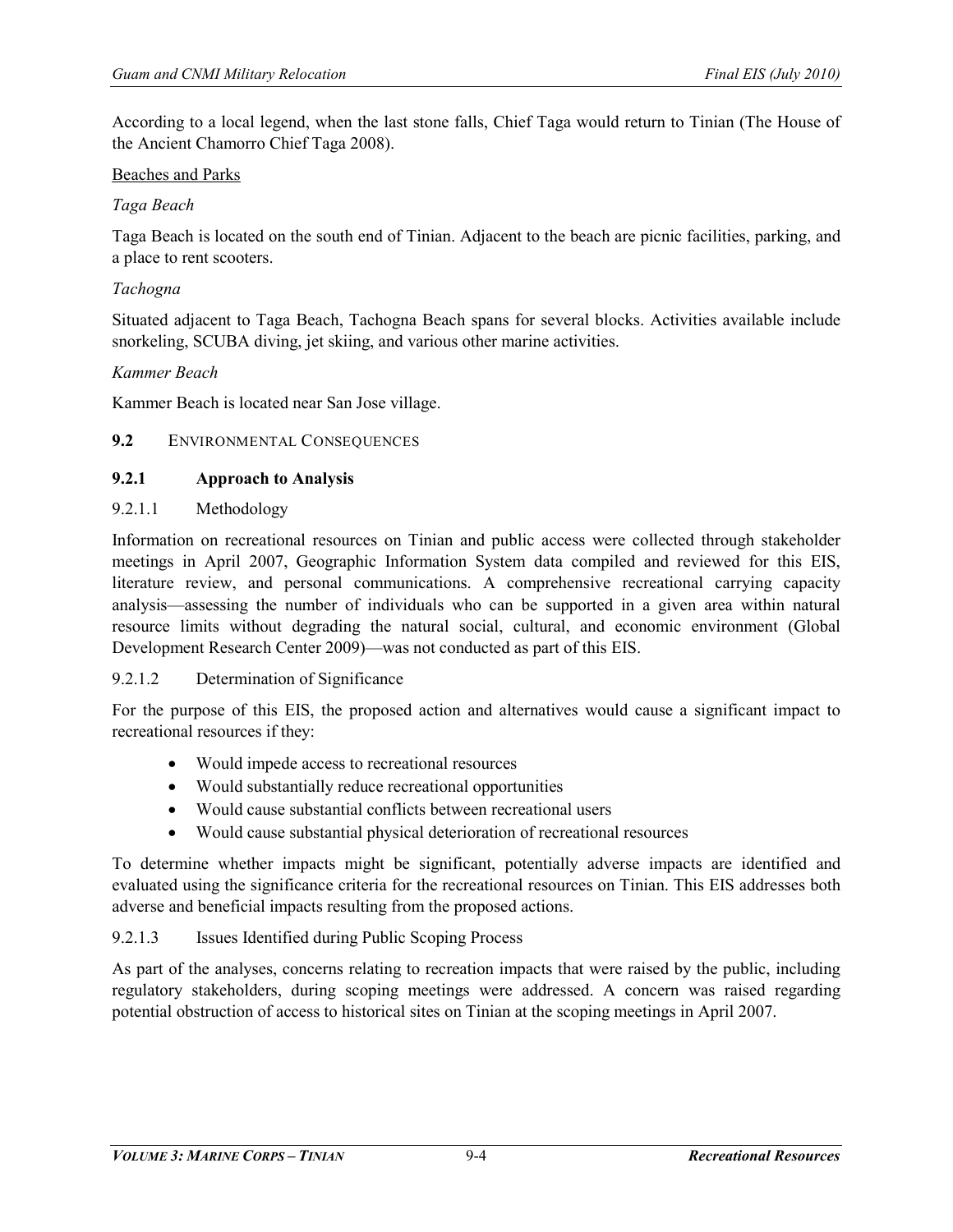## **9.2.2 Alternative 1 (Preferred Alternative)**

## 9.2.2.1 Tinian

#### Construction

Recreational resources on Tinian are situated primarily along the North Field, coastal areas islandwide, and southwest in the vicinity of San Jose village. The proposed development associated with Alternative 1 implementation would not be situated in the proximity of the existing recreational resources; as such, impediments to access are not expected. North-south thoroughfares such as Broadway and 8<sup>th</sup> Avenue would experience an increase in the number of construction-related vehicles, including slow moving and/or oversized vehicles. Increased numbers of vehicles on roads may cause inconvenience to travelers using these thoroughfares. However, access to recreational resources would still be possible. Therefore, construction associated with Alternative 1 would result in less than significant impacts to recreational resources.

## Operation

Under Alternative 1, the Range Training Area and associated Surface Danger Zone (SDZ) would affect a segment of Broadway, one of two north-south thoroughfares on Tinian. The range area would not be accessible by non-participating personnel for 12 to 16 weeks per year during training periods. There would be sufficient lead-time before training to ensure range area clearance. Training periods would be scheduled in advance with signs posted and published on a regular basis. To facilitate range safety, ground access would be controlled by traffic control points on existing roads. This would safeguard the public by keeping them out of any areas where there would be potential dangers while simultaneously maintaining access to areas where training is not being conducted. This would ensure access to the National Historic Landmark, northern beaches, and the International Broadcasting Bureau via 8<sup>th</sup> Avenue. Broadway would be closed during training. However, the public would be able to travel on  $8<sup>th</sup>$  Avenue. check in with personnel manning the first traffic control point. Once cleared by range control, they would proceed on  $8<sup>th</sup>$  Avenue, checking in with each successive traffic control point until clear of the training area. Prior to training, range flags would be raised and traffic control points would be established and manned continuously throughout the duration of training. Interior portions of the range area (those affected by SDZs) would be inspected and watches would be posted at a range observation site for boats and aircraft, with positive observation of the sea and air space and having positive communications with range control.

Feeder roads off of Broadway leading to Unai Dankulo and nearby recreational resources would be closed due to the SDZ. The closure of the smaller roads would compound traffic congestion on other smaller roads outside of the SDZ and 8<sup>th</sup> Avenue. Recreational resources situated within the SDZ (i.e., Mount Lasso and Japanese Communications Center) would not be accessible by the general public during training periods. These impacts are not considered significant as they would be limited in duration. As such, less than significant impacts to recreational resources would result.

Noise from airfield operations and training would generate increased noise levels within the military area, not impacting surrounding use of recreational resources. The results of the modeling of the noise impacts from Range Complex Alternative 1 are analyzed in Chapter 6, Noise. The contours would be entirely within the DoD-controlled land except for a small portion extending on the northern edge of the Tinian Airport property. In this case, no noise-sensitive receptors would be impacted, resulting in no impacts from noise to recreational resources associated with this alternative.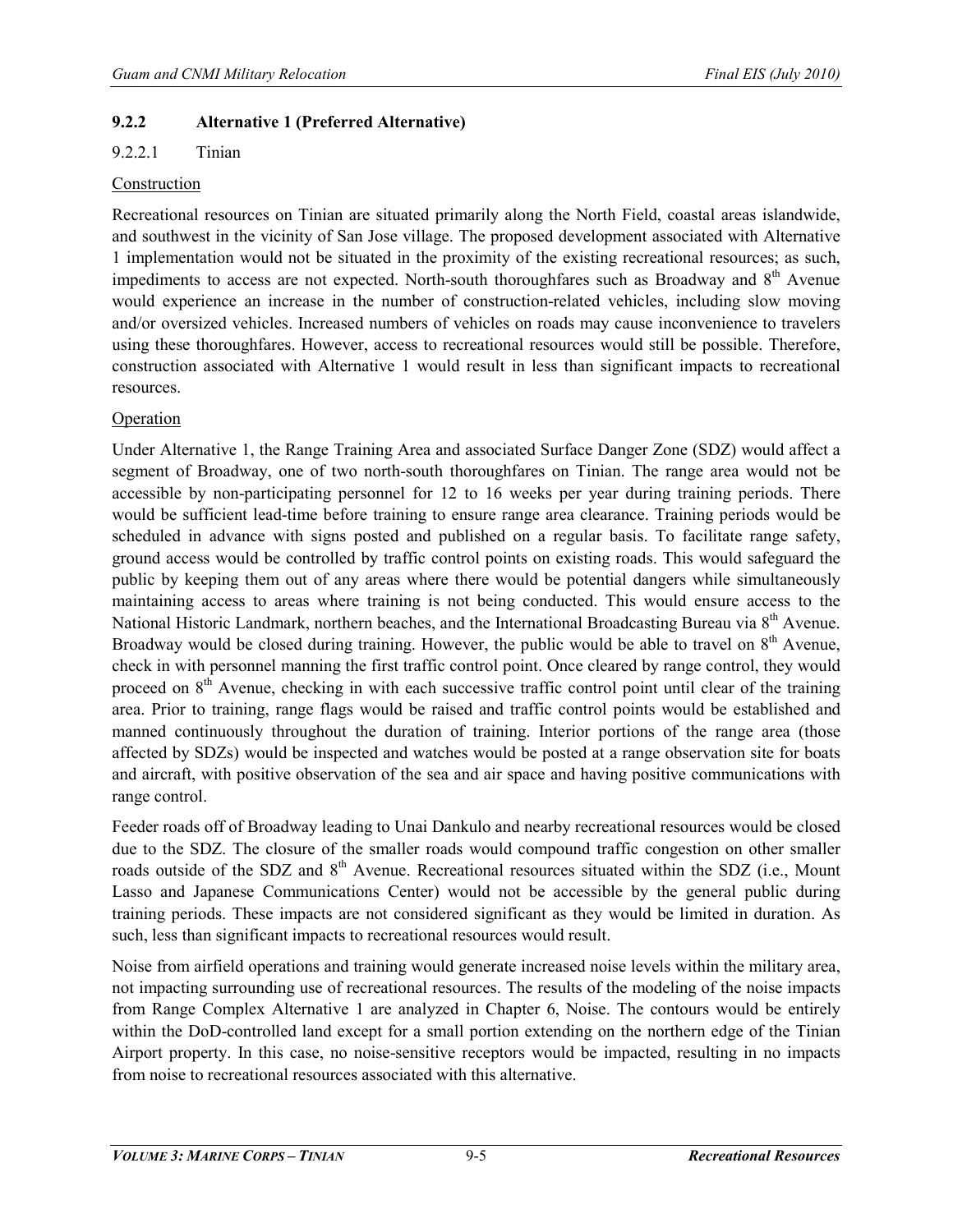The proposed actions would be situated outside of South Tinian. No disturbance to access to the existing recreational resources is anticipated in this region.

Recreational resources would also be affected by the proposed action if the Marines in training are granted liberty, as has been the case in the past. However, such liberty is not currently guaranteed for regular training exercises under the current description of proposed action. Liberty may be available to advanced teams before and after training exercises, though these advanced teams would be much smaller. During periods when Marines are at liberty, there would be a minor increase in use of recreational resources throughout Tinian.

Therefore, Alternative 1 would result in less than significant impacts to recreational resources.

9.2.2.2 Summary of Alternative 1 Impacts

Table 9.2-1 summarizes Alternative 1 impacts.

| Area   | Project<br><i>Activities</i> | <b>Project Specific Impacts</b>                                                                                           |  |
|--------|------------------------------|---------------------------------------------------------------------------------------------------------------------------|--|
|        | Construction                 | Increased travel time due to construction vehicles on roads.                                                              |  |
| Tinian | Operation                    | Broadway would be closed during training operation; increased travel time due to<br>diversion of traffic to $8th$ Avenue. |  |

9.2.2.3 Alternative 1 Proposed Mitigation Measures

No mitigation is suggested for Alternative 1.

#### **9.2.3 Alternative 2**

## 9.2.3.1 Tinian

## Construction

The effects of Alternative 2 would be similar to those described in Alternative 1 as the proposed development would not be situated in proximity to the existing recreational resources. Inconvenience to travelers on roads accommodating construction related vehicles may occur. Therefore, construction associated with Alternative 2 would result in less than significant impacts to recreational resources.

#### **Operation**

Under Alternative 2, the SDZ would cause Broadway to be closed during training periods. Considerable portions of the Unai Dankulo and Unai Masalok are situated in the SDZ, and access would be impeded. To seek comparable resources during training periods, recreational users would have to venture to northern parts of Unai Dankulo outside of the SDZ or to other coastal areas on the island. Since comparable uses already exist on Tinian, resulting impacts would be less than significant. Similar to Alternative 1, road congestion would result due to feeder roads in the SDZ being closed. Access to the northern half of Tinian would still be available via  $8<sup>th</sup>$  Avenue. Identical to Alternative 1, recreational resources situated within the SDZ (i.e., Mount Lasso and Japanese Communications Center) would not be accessible by the general public during training periods. Increased noise would not impact recreational resources, as discussed in Alternative 1.

Similar to Alternative 1, the proposed Range Training Area would be outside of South Tinian and no impacts to the existing recreational resources would be expected in this region.

Therefore, Alternative 2 would result in less than significant impacts to recreational resources.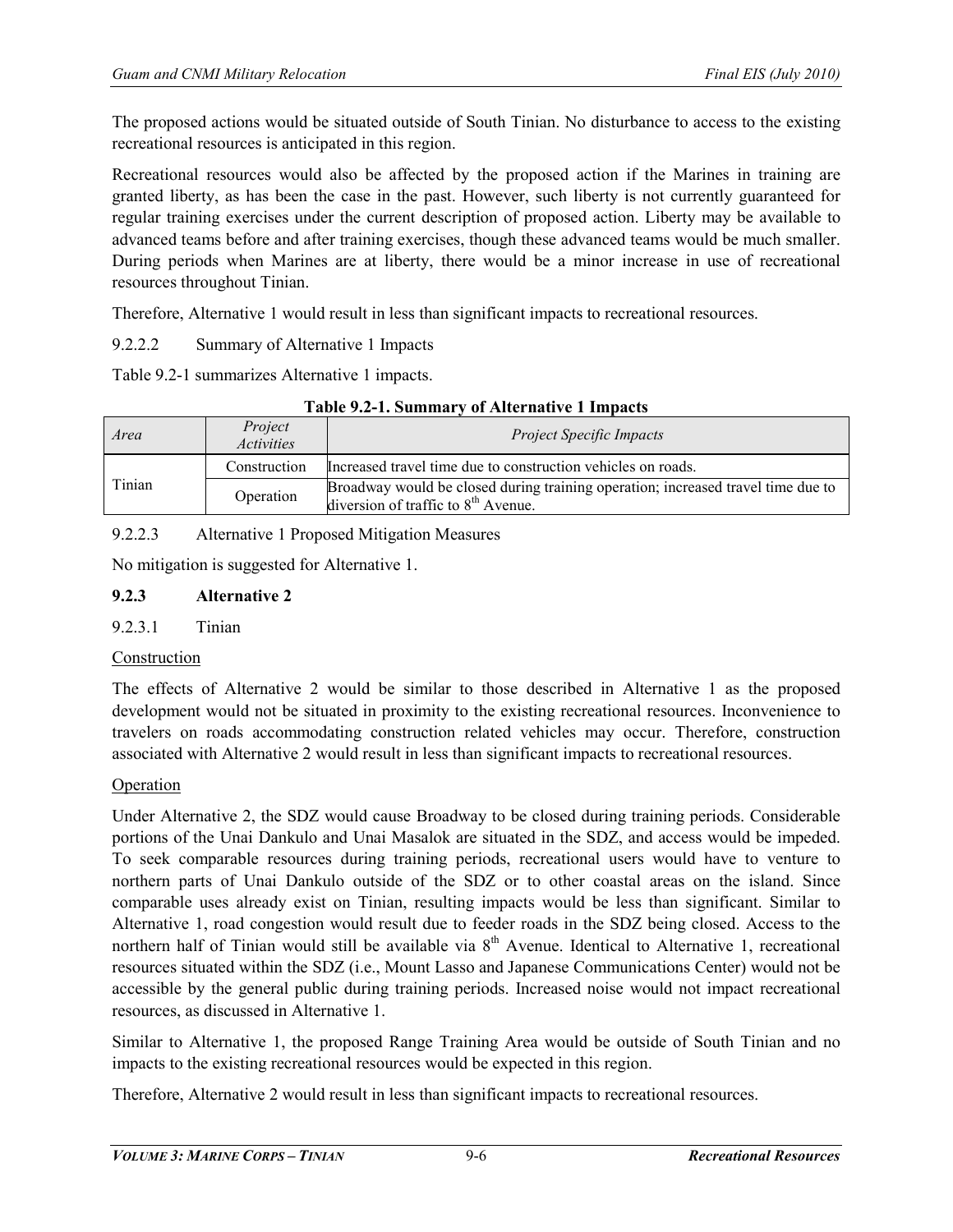## 9.2.3.2 Summary of Alternative 2 Impacts

Table 9.2-2 summarizes Alternative 2 impacts.

| Area   | Project Activities | <b>Project Specific Impacts</b>                                                                                                                                                                                                                                                 |  |
|--------|--------------------|---------------------------------------------------------------------------------------------------------------------------------------------------------------------------------------------------------------------------------------------------------------------------------|--|
|        | Construction       | Increased travel time due to construction vehicles on roads.                                                                                                                                                                                                                    |  |
| Tinian | Operation          | Lost access to parts of Unai Dankulo and Unai Masalok during training<br>periods. Broadway and smaller roads off of Broadway would be closed. For<br>recreational resources on other parts of the island, increased travel time due<br>to diversion of traffic to $8th$ Avenue. |  |

#### **Table 9.2-2. Summary of Alternative 2 Impacts**

# 9.2.3.3 Alternative 2 Proposed Mitigation Measures

No mitigation is suggested for Alternative 2.

## **9.2.4 Alternative 3**

9.2.4.1 Tinian

#### Construction

The effects of Alternative 3 would be similar to those described in Alternative 1 as the proposed development would not be situated in proximity to the existing recreational resources. Inconvenience to travelers on roads accommodating construction related vehicles may occur. Therefore, construction associated with Alternative 3 would result in less than significant impacts to recreational resources.

#### Operation

The effects of Alternative 3 would be similar to those described in Alternative 1; Broadway would be closed during training periods, but access to the northern half of Tinian would be available through  $8<sup>th</sup>$ Avenue. During range operations,  $86<sup>th</sup>$  Street would also be closed to traffic. Similar to Alternative 1,  $8<sup>th</sup>$ Avenue and smaller roads east of Broadway would be likely to experience congestion due to some roads in the SDZ being closed (in the vicinity of Broadway). Recreational resources situated within the SDZ (i.e., Mount Lasso and Japanese Communications Center) would not be accessible by non-participating personnel during training periods. Inconvenience to road travelers would be likely to happen. Increased noise would not impact recreational resources, as discussed in Alternative 1.

Similar to Alternative 1, the proposed Range Training Area would be outside of South Tinian and no impacts to the existing recreational resources would be expected in this region.

Therefore, Alternative 3 would result in less than significant impacts to recreational resources.

9.2.4.2 Summary of Alternative 3 Impacts

Table 9.2-3 summarizes Alternative 3 impacts.

| Area   | <i>Project Activities</i> | <b>Project Specific Impacts</b>                                                  |  |
|--------|---------------------------|----------------------------------------------------------------------------------|--|
|        | Construction              | Increased travel time due to construction vehicles on roads.                     |  |
| Tinian | Operation                 | Broadway and 86 <sup>th</sup> Street would be closed during training operations; |  |
|        |                           | increased travel time due to diversion of traffic to $8th$ Avenue.               |  |

#### **Table 9.2-3. Summary of Alternative 3 Impacts**